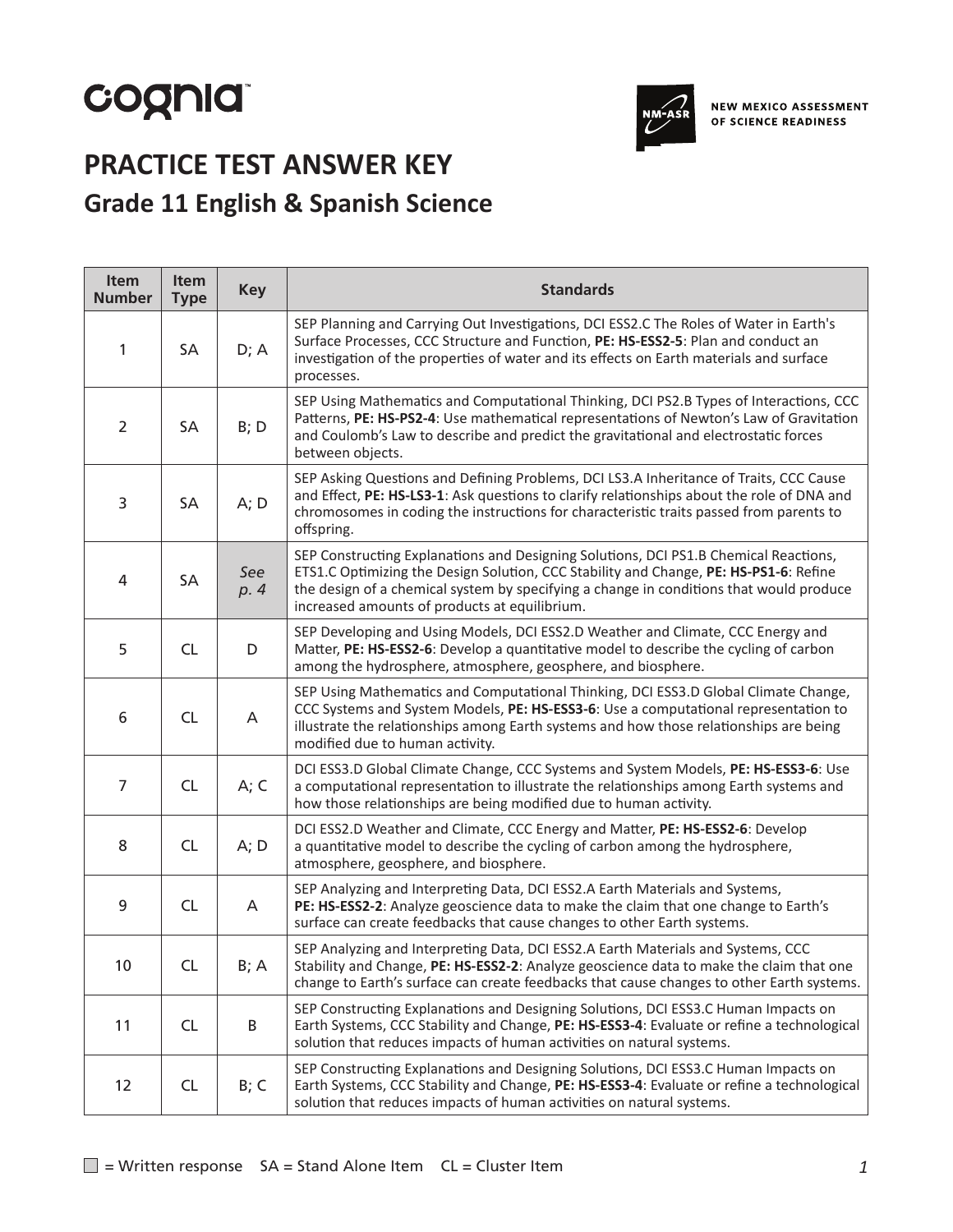| Item<br><b>Number</b> | Item<br><b>Type</b> | <b>Key</b>  | <b>Standards</b>                                                                                                                                                                                                                                                                                                                                                                                                                                         |
|-----------------------|---------------------|-------------|----------------------------------------------------------------------------------------------------------------------------------------------------------------------------------------------------------------------------------------------------------------------------------------------------------------------------------------------------------------------------------------------------------------------------------------------------------|
| 13                    | SA                  | A; C        | SEP Obtaining, Evaluating, and Communicating Information, DCI LS4.A Evidence of<br>Common Ancestry and Diversity, CCC Patterns, PE: HS-LS4-1: Communicate scientific<br>information that common ancestry and biological evolution are supported by multiple<br>lines of empirical evidence.                                                                                                                                                              |
| 14                    | SA                  | A; D        | SEP Developing and Using Models, DCI PS1.C Nuclear Processes, CCC Energy and Matter,<br>PE: HS-PS1-8: Develop models to illustrate the changes in the composition of the<br>nucleus of the atom and the energy released during the processes of fission, fusion, and<br>radioactive decay.                                                                                                                                                               |
| 15                    | SA                  | D; C        | SEP Constructing Explanations and Designing Solutions, DCI ESS3.B Natural Hazards, CCC<br>Cause and Effect, PE: HS-ESS3-1: Construct an explanation based on evidence for how the<br>availability of natural resources, occurrence of natural hazards, and changes in climate<br>have influenced human activity.                                                                                                                                         |
| 16                    | SA                  | See<br>p. 5 | SEP Developing and Using Models, DCI LS1.C Organization for Matter and Energy Flow in<br>Organisms, CCC Energy and Matter, PE: HS-LS1-7: Use a model to illustrate that cellular<br>respiration is a chemical process whereby the bonds of food molecules and oxygen<br>molecules are broken and the bonds in new compounds are formed, resulting in a net<br>transfer of energy.                                                                        |
| 17                    | CL                  | C           | SEP Planning and Carrying Out Investigations, CCC Systems and System Models,<br>PE: HS-PS3-4: Plan and conduct an investigation to provide evidence that the transfer of<br>thermal energy when two components of different temperature are combined within a<br>closed system results in a more uniform energy distribution among the components in<br>the system (second law of thermodynamics).                                                       |
| 18                    | <b>CL</b>           | D           | DCI PS3.B Conservation of Energy and Energy Transfer, CCC Systems and System Models,<br>PE: HS-PS3-1: Create a computational model to calculate the change in the energy of one<br>component in a system when the change in energy of the other component(s) and energy<br>flows in and out of the system are known.                                                                                                                                     |
| 19                    | <b>CL</b>           | A; A        | SEP Planning and Carrying Out Investigations, DCI PS3.B Conservation of Energy and Energy<br>Transfer, CCC Systems and System Models, PE: HS-PS3-4: Plan and conduct an investigation<br>to provide evidence that the transfer of thermal energy when two components of different<br>temperature are combined within a closed system results in a more uniform energy<br>distribution among the components in the system (second law of thermodynamics). |
| 20                    | <b>CL</b>           | C; B        | SEP Using Mathematics and Computational Thinking, DCI PS3.B Conservation of Energy and<br>Energy Transfer, CCC Systems and System Models, PE: HS-PS3-1: Create a computational<br>model to calculate the change in the energy of one component in a system when the change<br>in energy of the other component(s) and energy flows in and out of the system are known.                                                                                   |
| 21                    | <b>CL</b>           | B; D        | SEP Constructing Explanations and Designing Solutions, DCI PS2.A Forces and Motion, CCC<br>Cause and Effect, PE: HS-PS2-3: Apply scientific and engineering ideas to design, evaluate,<br>and refine a device that minimizes the force on a macroscopic object during a collision.                                                                                                                                                                       |
| 22                    | <b>CL</b>           | A           | SEP Analyzing and Interpreting Data, DCI PS2.A Forces and Motion, CCC Cause and Effect,<br>PE: HS-PS2-1: Analyze data to support the claim that Newton's second law of motion<br>describes the mathematical relationship among the net force on a macroscopic object, its<br>mass, and its acceleration.                                                                                                                                                 |
| 23                    | <b>CL</b>           | D; A        | SEP Analyzing and Interpreting Data, DCI PS2.A Forces and Motion, CCC Cause and Effect,<br>PE: HS-PS2-1: Analyze data to support the claim that Newton's second law of motion<br>describes the mathematical relationship among the net force on a macroscopic object, its<br>mass, and its acceleration.                                                                                                                                                 |
| 24                    | <b>CL</b>           | A           | SEP Constructing Explanations and Designing Solutions, DCI PS2.A Forces and Motion, CCC<br>Cause and Effect, PE: HS-PS2-3: Apply scientific and engineering ideas to design, evaluate,<br>and refine a device that minimizes the force on a macroscopic object during a collision.                                                                                                                                                                       |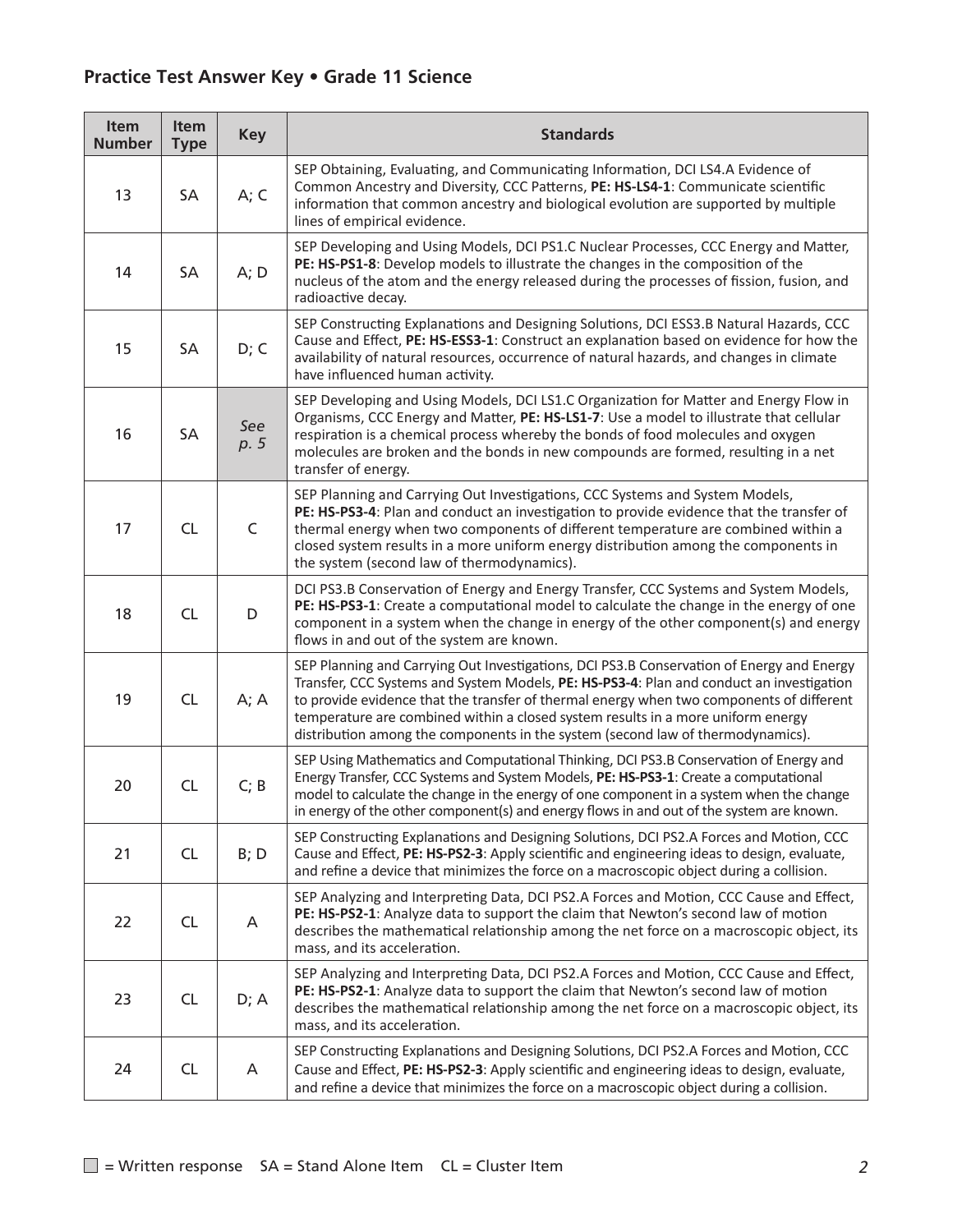| Item<br><b>Number</b> | Item<br><b>Type</b> | <b>Key</b>    | <b>Standards</b>                                                                                                                                                                                                                                                                                                                                                                            |
|-----------------------|---------------------|---------------|---------------------------------------------------------------------------------------------------------------------------------------------------------------------------------------------------------------------------------------------------------------------------------------------------------------------------------------------------------------------------------------------|
| 25                    | SA                  | A; C          | SEP Planning and Carrying Out Investigations, DCI LS1.A Structure and Function, CCC<br>Stability and Change, PE: HS-LS1-3: Plan and conduct an investigation to provide evidence<br>that feedback mechanisms maintain homeostasis.                                                                                                                                                          |
| 26                    | SA                  | C; A          | SEP Using Mathematics and Computational Thinking, DCI ESS1.B Earth and the Solar<br>System, CCC Scale, Proportion, and Quantity, PE: HS-ESS1-4: Use mathematical or<br>computational representations to predict the motion of orbiting objects in the solar system.                                                                                                                         |
| 27                    | SA                  | D; C          | SEP Using Mathematics and Computational Thinking, DCI PS4.A Wave Properties, CCC<br>Cause and Effect, PE: HS-PS4-1: Use mathematical representations to support a claim<br>regarding relationships among the frequency, wavelength, and speed of waves traveling<br>in various media.                                                                                                       |
| 28                    | SA                  | B; B          | SEP Engaging in Argument from Evidence, DCI LS4.C Adaptation, CCC Cause and Effect,<br>PE: HS-LS4-5: Evaluate the evidence supporting claims that changes in environmental<br>conditions may result in (1) increases in the number of individuals of some species, (2)<br>the emergence of new species over time, and (3) the extinction of other species.                                  |
| 29                    | SA                  | See<br>p. 6   | SEP Constructing Explanations and Designing Solutions, DCI ESS1.A The Universe and Its<br>Stars, CCC Energy and Matter, PE: HS-ESS1-2: Construct an explanation of the Big Bang<br>theory based on astronomical evidence of light spectra, motion of distant galaxies, and<br>composition of matter in the universe.                                                                        |
| 30                    | <b>CL</b>           | C             | DCI LS3.A Inheritance of Traits, CCC Cause and Effect, PE: HS-LS3-1: Ask questions to<br>clarify relationships about the role of DNA and chromosomes in coding the instructions<br>for characteristic traits passed from parents to offspring.                                                                                                                                              |
| 31                    | <b>CL</b>           | D             | SEP Engaging in Argument From Evidence, DCI LS3.B Variation of Traits, PE: HS-LS3-2:<br>Make and defend a claim based on evidence that inheritable genetic variations may result<br>from (1) new genetic combinations through meiosis, (2) viable errors occurring during<br>replication, and/or (3) mutations caused by environmental factors.                                             |
| 32                    | <b>CL</b>           | A; A          | SEP Engaging in Argument From Evidence, DCI LS3.B Variation of Traits, CCC Cause and<br>Effect, PE: HS-LS3-2: Make and defend a claim based on evidence that inheritable genetic<br>variations may result from (1) new genetic combinations through meiosis, (2) viable errors<br>occurring during replication, and/or (3) mutations caused by environmental factors.                       |
| 33                    | <b>CL</b>           | D; B          | SEP Asking Questions and Defining Problems, DCI LS1.A Structure and Function, LS3.A<br>Inheritance of Traits, CCC Cause and Effect, PE: HS-LS3-1: Ask questions to clarify<br>relationships about the role of DNA and chromosomes in coding the instructions for<br>characteristic traits passed from parents to offspring.                                                                 |
| 34                    | CL                  | A             | SEP Constructing Explanations and Designing Solutions, DCI ETS1.B Developing Possible<br>Solutions, PE: HS-ETS1-3: Evaluate a solution to a complex real-world problem based on<br>prioritized criteria and trade-offs that account for a range of constraints, including cost,<br>safety, reliability, and aesthetics, as well as possible social, cultural, and environmental<br>impacts. |
| 35                    | CL                  | D             | SEP Constructing Explanations and Designing Solutions, DCI ETS1.B Developing Possible<br>Solutions, PE: HS-LS2-7: Design, evaluate, and refine a solution for reducing the impacts<br>of human activities on the environment and biodiversity.                                                                                                                                              |
| 36                    | <b>CL</b>           | B; A          | SEP Constructing Explanations and Designing Solutions, DCI LS2.C Ecosystem Dynamics,<br>Functioning, and Resilience, PE: HS-LS2-7: Design, evaluate, and refine a solution for<br>reducing the impacts of human activities on the environment and biodiversity.                                                                                                                             |
| 37                    | <b>CL</b>           | A, E;<br>B, D | SEP Constructing Explanations and Designing Solutions, DCI ETS1.B Developing Possible<br>Solutions, PE: HS-ETS1-3: Evaluate a solution to a complex real-world problem based on<br>prioritized criteria and trade-offs that account for a range of constraints, including cost,<br>safety, reliability, and aesthetics, as well as possible social, cultural, and environmental<br>impacts. |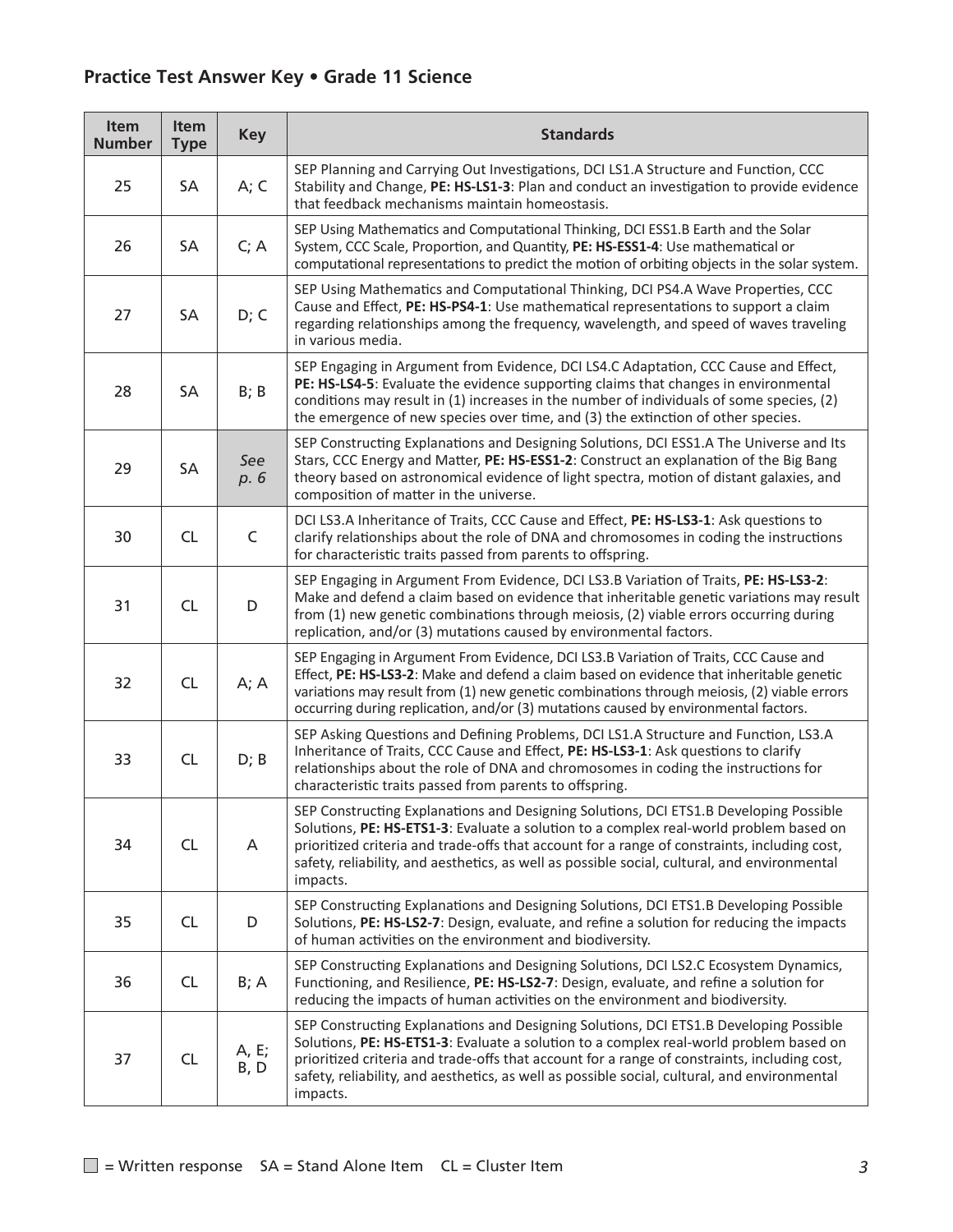# **Session 1**

#### **Scoring Rubric and Sample Student Response for PBT Item #4: Open-Ended**

| <b>Score</b>     | <b>Description</b>                                                                                                                                                                                                                                                                                                                                                                                                                                                                                                                                                                                                                                                                                                                                                          |  |  |  |  |
|------------------|-----------------------------------------------------------------------------------------------------------------------------------------------------------------------------------------------------------------------------------------------------------------------------------------------------------------------------------------------------------------------------------------------------------------------------------------------------------------------------------------------------------------------------------------------------------------------------------------------------------------------------------------------------------------------------------------------------------------------------------------------------------------------------|--|--|--|--|
| $\boldsymbol{4}$ | The response demonstrates thorough use of the three dimensions to make sense of scientific<br>phenomena and/or to design solutions to problems. The response describes one way students<br>could decrease the amount of $CO2$ in ocean water by applying Le Chatelier's principle and<br>describes one constraint on implementing the change described in part (a). The response<br>clearly applies science and engineering practices to provide an explanation or<br>solution;<br>provides a coherent and accurate explanation or solution based on disciplinary core<br>ideas;<br>reflects thorough understanding of complex ideas and crosscutting concepts; and<br>effectively applies and demonstrates complete understanding of the three<br>$\bullet$<br>dimensions. |  |  |  |  |
| $\overline{3}$   | The response demonstrates sufficient use of the three dimensions to make sense of scientific<br>phenomena and/or to design solutions to problems. The response may lack some detail or<br>information, or the response may contain minor errors in applying and demonstrating understanding<br>of science and engineering practices, disciplinary core ideas, and crosscutting concepts.                                                                                                                                                                                                                                                                                                                                                                                    |  |  |  |  |
| $\overline{2}$   | The response demonstrates limited use of the three dimensions to make sense of scientific<br>phenomena and/or to design solutions to problems. The response may lack multiple details or<br>information, or the response may contain major error(s) in applying and demonstrating understanding<br>of science and engineering practices, disciplinary core ideas, and crosscutting concepts.                                                                                                                                                                                                                                                                                                                                                                                |  |  |  |  |
| 1                | The response demonstrates minimal use of the three dimensions to make sense of scientific<br>phenomena and/or to design solutions to problems.                                                                                                                                                                                                                                                                                                                                                                                                                                                                                                                                                                                                                              |  |  |  |  |
| $\mathbf{0}$     | The response is inaccurate, is irrelevant, or contains no evidence of use of the three dimensions<br>to make sense of scientific phenomena and/or to design solutions to problems.                                                                                                                                                                                                                                                                                                                                                                                                                                                                                                                                                                                          |  |  |  |  |
| <b>Blank</b>     | No response.                                                                                                                                                                                                                                                                                                                                                                                                                                                                                                                                                                                                                                                                                                                                                                |  |  |  |  |

### **Sample Student Response:**

# $CO_2 + H_2O + CaCO_3 \rightleftarrows Ca^{2+} + 2 H^+ + 2 CO_3^{2-}$

- a. They could solve the problem by removing calcium ions or adding calcium carbonate to ocean water. Either of these have the effect of shifting the reaction toward the products and decreasing the amount of CO<sub>2</sub> (while also increasing the amounts of calcium and carbonate ions available for shell/skeleton making).
- b. The students would have to consider the costs of their solution, materials, energy requirements, and the reality of scaling up their design, the students would need to test their solution to see if it would work OR any other plausible constraint.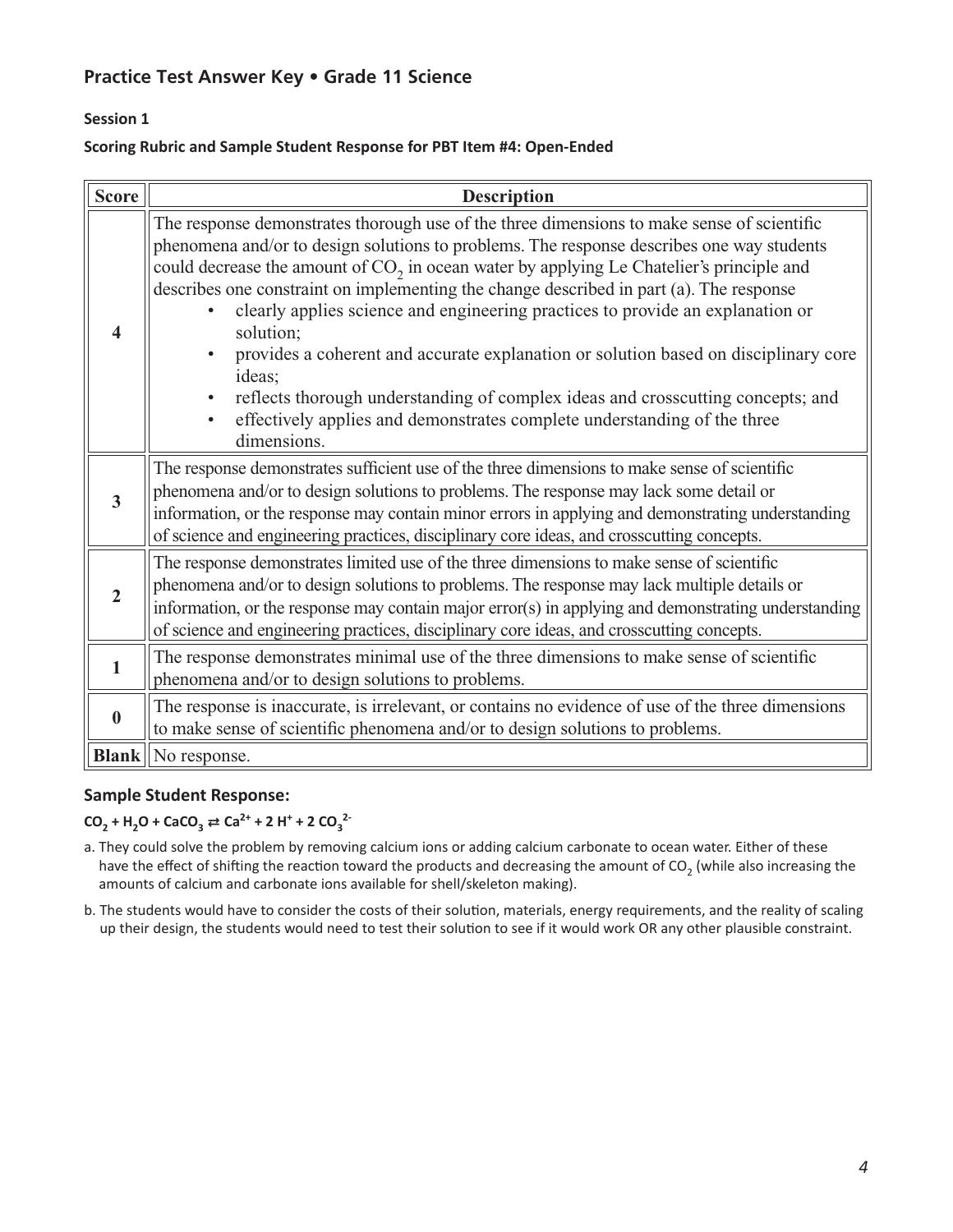## **Session 2**

#### **Scoring Rubric and Sample Student Response for PBT Item #16: Open-Ended**

| <b>Score</b>            | <b>Description</b>                                                                                                                                                                                                                                                                                                                                                                                                                                                                                                                                                                                                                                                                                                                                                                                                                                                                                                                                                                                         |  |  |  |
|-------------------------|------------------------------------------------------------------------------------------------------------------------------------------------------------------------------------------------------------------------------------------------------------------------------------------------------------------------------------------------------------------------------------------------------------------------------------------------------------------------------------------------------------------------------------------------------------------------------------------------------------------------------------------------------------------------------------------------------------------------------------------------------------------------------------------------------------------------------------------------------------------------------------------------------------------------------------------------------------------------------------------------------------|--|--|--|
| $\overline{\mathbf{4}}$ | The response demonstrates thorough use of the three dimensions to make sense of scientific<br>phenomena and/or to design solutions to problems. The response describes two differences<br>between the air flowing into the room and the air flowing out of the room and explains the reason<br>for both differences. The response also identifies one input and one output of cellular respiration<br>that are not described in part (a) and describes how to add these to the model. The response<br>also explains how cellular respiration releases stored energy that powers the human body. The<br>response<br>clearly applies science and engineering practices to provide an explanation or<br>solution;<br>provides a coherent and accurate explanation or solution based on disciplinary core<br>ideas;<br>reflects thorough understanding of complex ideas and crosscutting concepts; and<br>$\bullet$<br>effectively applies and demonstrates complete understanding of the three<br>dimensions. |  |  |  |
| $\overline{\mathbf{3}}$ | The response demonstrates sufficient use of the three dimensions to make sense of scientific<br>phenomena and/or to design solutions to problems. The response may lack some detail or<br>information, or the response may contain minor errors in applying and demonstrating understanding<br>of science and engineering practices, disciplinary core ideas, and crosscutting concepts.                                                                                                                                                                                                                                                                                                                                                                                                                                                                                                                                                                                                                   |  |  |  |
| $\overline{2}$          | The response demonstrates limited use of the three dimensions to make sense of scientific<br>phenomena and/or to design solutions to problems. The response may lack multiple details or<br>information, or the response may contain major error(s) in applying and demonstrating understanding<br>of science and engineering practices, disciplinary core ideas, and crosscutting concepts.                                                                                                                                                                                                                                                                                                                                                                                                                                                                                                                                                                                                               |  |  |  |
| $\mathbf{1}$            | The response demonstrates minimal use of the three dimensions to make sense of scientific<br>phenomena and/or to design solutions to problems.                                                                                                                                                                                                                                                                                                                                                                                                                                                                                                                                                                                                                                                                                                                                                                                                                                                             |  |  |  |
| $\bf{0}$                | The response is inaccurate, is irrelevant, or contains no evidence of use of the three dimensions<br>to make sense of scientific phenomena and/or to design solutions to problems.                                                                                                                                                                                                                                                                                                                                                                                                                                                                                                                                                                                                                                                                                                                                                                                                                         |  |  |  |
|                         | <b>Blank</b> No response.                                                                                                                                                                                                                                                                                                                                                                                                                                                                                                                                                                                                                                                                                                                                                                                                                                                                                                                                                                                  |  |  |  |

#### **Sample Student Response:**

- a. Air flowing into the room has more oxygen than air flowing out of the room. Air flowing into the room has less carbon dioxide/water than air flowing out of the room. This is because cellular respiration uses up oxygen and produces carbon dioxide/water.
- b. Inputs: energy, glucose/sugar/food

Outputs: water (sweat)/carbon dioxide, energy (ATP)/thermal energy/heat Inputs could be added with an arrow going toward the human. Outputs could be shown with an arrow going away from the human.

c. Cellular respiration breaks bonds in food and oxygen molecules and forms bonds in carbon dioxide and water. The bonds in the output molecules have less energy than the bonds in the input molecules and that energy is used for life.